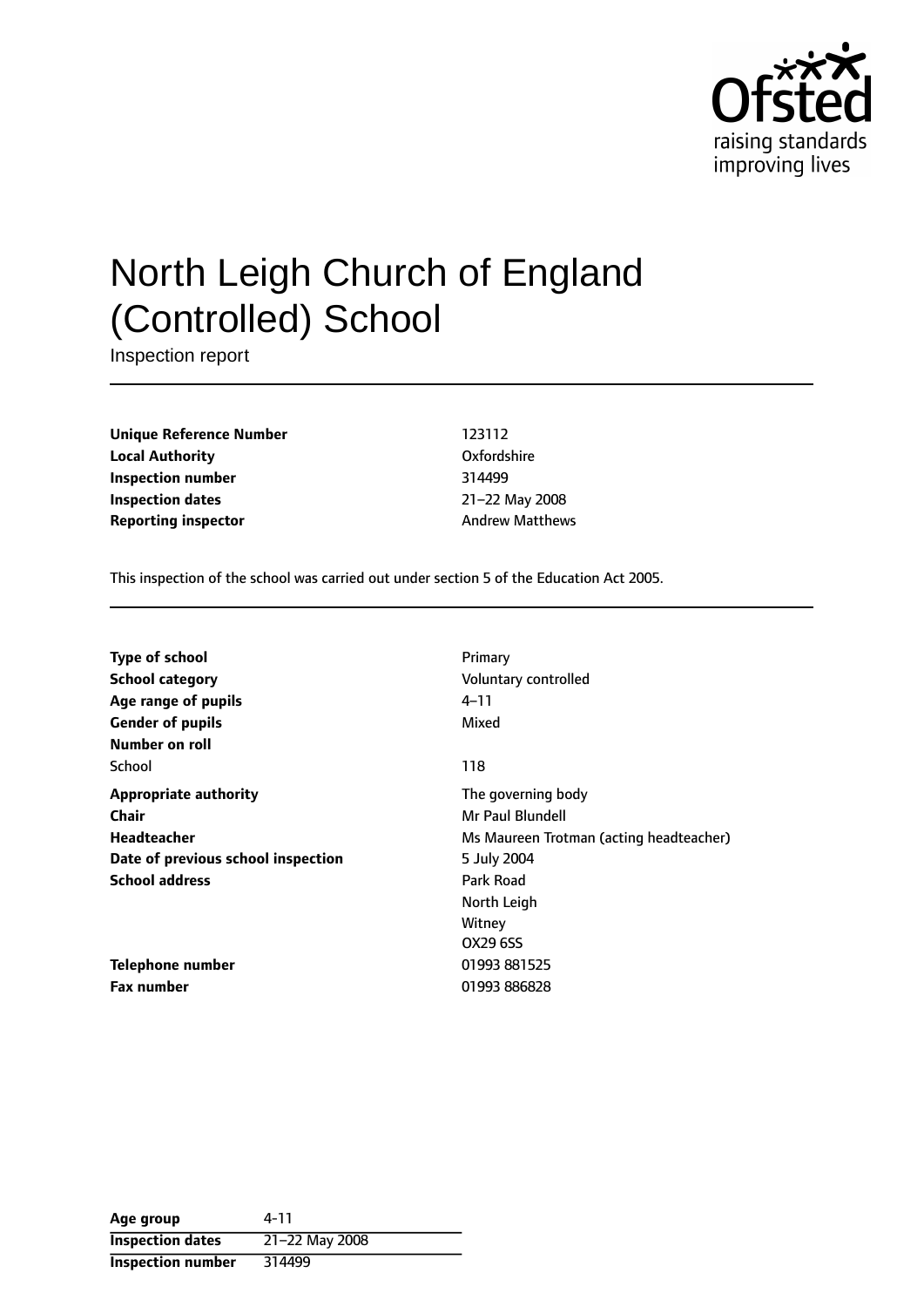© Crown copyright 2008

.

#### Website: www.ofsted.gov.uk

This document may be reproduced in whole or in part for non-commercial educational purposes, provided that the information quoted is reproduced without adaptation and the source and date of publication are stated.

Further copies of this report are obtainable from the school. Under the Education Act 2005, the school must provide a copy of this report free of charge to certain categories of people. A charge not exceeding the full cost of reproduction may be made for any other copies supplied.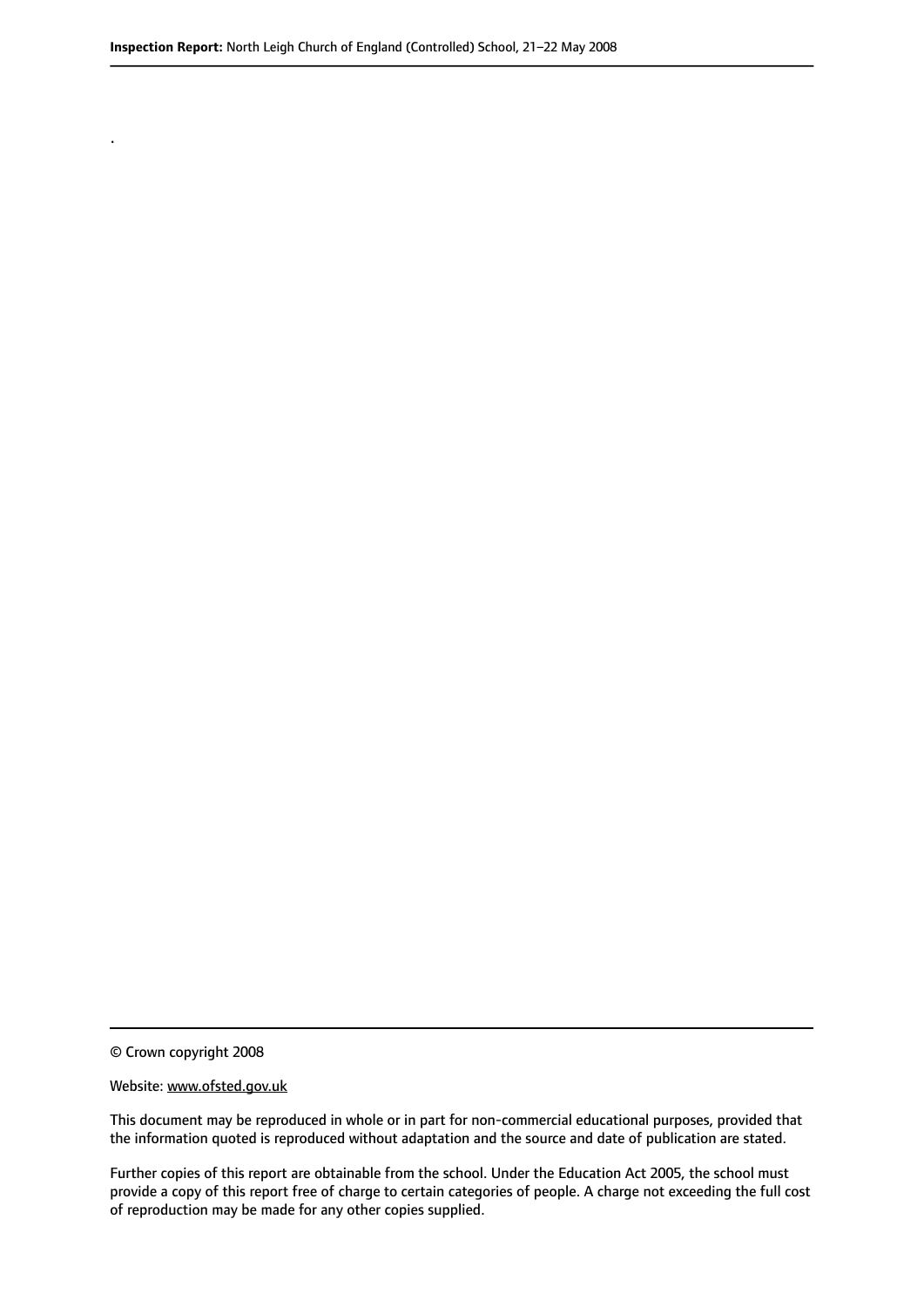# **Introduction**

The inspection was carried out by one Additional Inspector.

### **Description of the school**

North Leigh is a smaller than average primary school. Numbers have fallen slightly in recent years. The pupils are of predominantly White British heritage. There is a below average proportion of pupils with moderate learning or physical disabilities but the proportion of pupils with statements is much higher than average. There is a lower than average number of pupils who are entitled to free school meals. The school has a breakfast and an after-school club on site. It has received the Investors in People award, the International School award and Silver Eco-School status. At the time of the inspection, an acting headteacher had been in place since the beginning of the term and two permanent teachers were in Spain as part of the school's European Comenius project.

#### **Key for inspection grades**

| Outstanding  |
|--------------|
|              |
| Satisfactory |
| Inadequate   |
|              |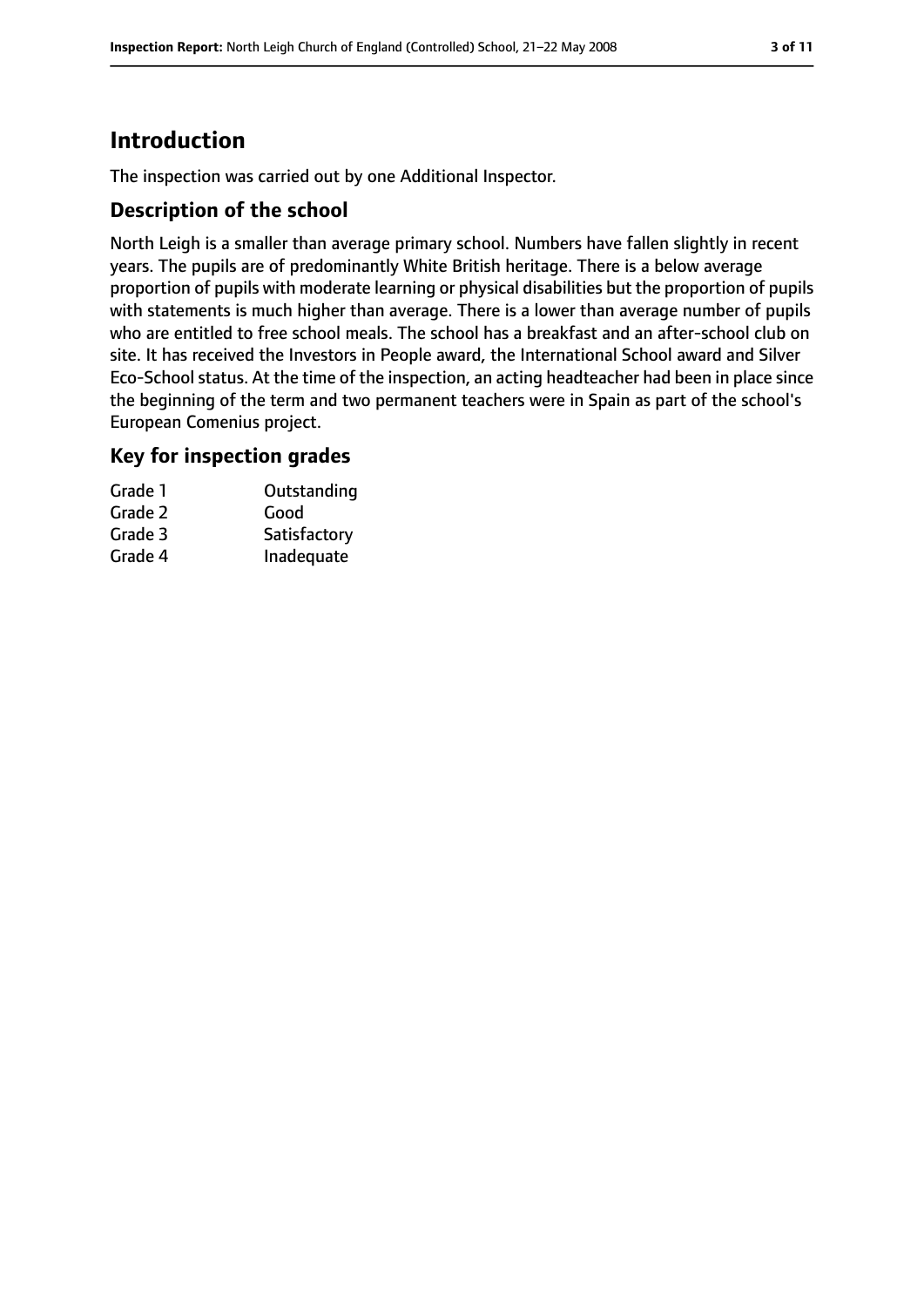# **Overall effectiveness of the school**

#### **Grade: 2**

North Leigh is a good school. It has improved well since the last inspection and provides a good education and level of care for its pupils. The pupils develop very positive relationships with their teachers and each other that help to promote their excellent personal development and well-being.

Despite recent changes, the staff are a strong team and have worked hard and successfully to raise standards, most markedly in Years 1, 2 and 3. Target setting and tracking of pupils' progress are now in place. However, target setting is not sufficiently tailored to individual pupils' needs to ensure that all are appropriately challenged. The school has rightly identified that its assessment of pupils' progress needs to be carried out more regularly to address any identified underachievement earlier. The big picture is that, despite these minor shortcomings, pupils make good progress in school and standards by the end of Year 6 remain high. Pupils also make good progress in information and communication technology (ICT).

The leadership and management of the school are good. The acting headteacher is very well supported by her staff and governors. Leadership and management of the curriculum have been strengthened because good use has been made of teachers' expertise. The school has a good understanding of its strengths and weaknesses but does not consistently canvass the views of parents. However, its priorities for future development are appropriate and, as such, the school is well placed for continued improvement. Governance is good and the governing body provides useful expertise to both question and support the school.

The quality of teaching is now consistently good. Lessons are well paced and challenging, resulting in well-motivated pupils who learn at a good pace. Teachers make effective use of interactive white boards to enliven learning. The careful grouping of pupils and effective work of the well-trained teaching assistants ensure the needs of different abilities in the mixed-age classrooms are appropriately met. Teachers' marking is supportive but does not consistently inform pupils how to improve their work. The curriculum has been improved significantly and now provides pupils with an exciting range of learning opportunities enhanced by visits, special focus weeks and a wide range of extra-curricular clubs. Pupils have an outstanding understanding of keeping safe and the need for healthy lifestyles.

The great majority of parents are supportive of what the school offers and speak highly of the quality of care and support that their children receive. However, parents are right in their views that the timing and regularity of communication from school needs improving.

# **Effectiveness of the Foundation Stage**

### **Grade: 2**

Children start school with attainment in line with national expectations. The refurbished Reception class provides a secure and challenging environment where children settle quickly and happily. The carefully planned curriculum, with its strong emphasis on developing children's self-confidence and independence, meets the children's needs well. Relationships between adults and children are very good. Teaching is good, with the teaching assistant a valuable member of the team. The adults give good support to their focus groups but sometimes this results in missed learning opportunities for the other children. There is a successful emphasis on teaching children the relationship between letters and the sounds. The children are rapidly gaining the tools to develop their early reading and writing skills. Nearly all children reach the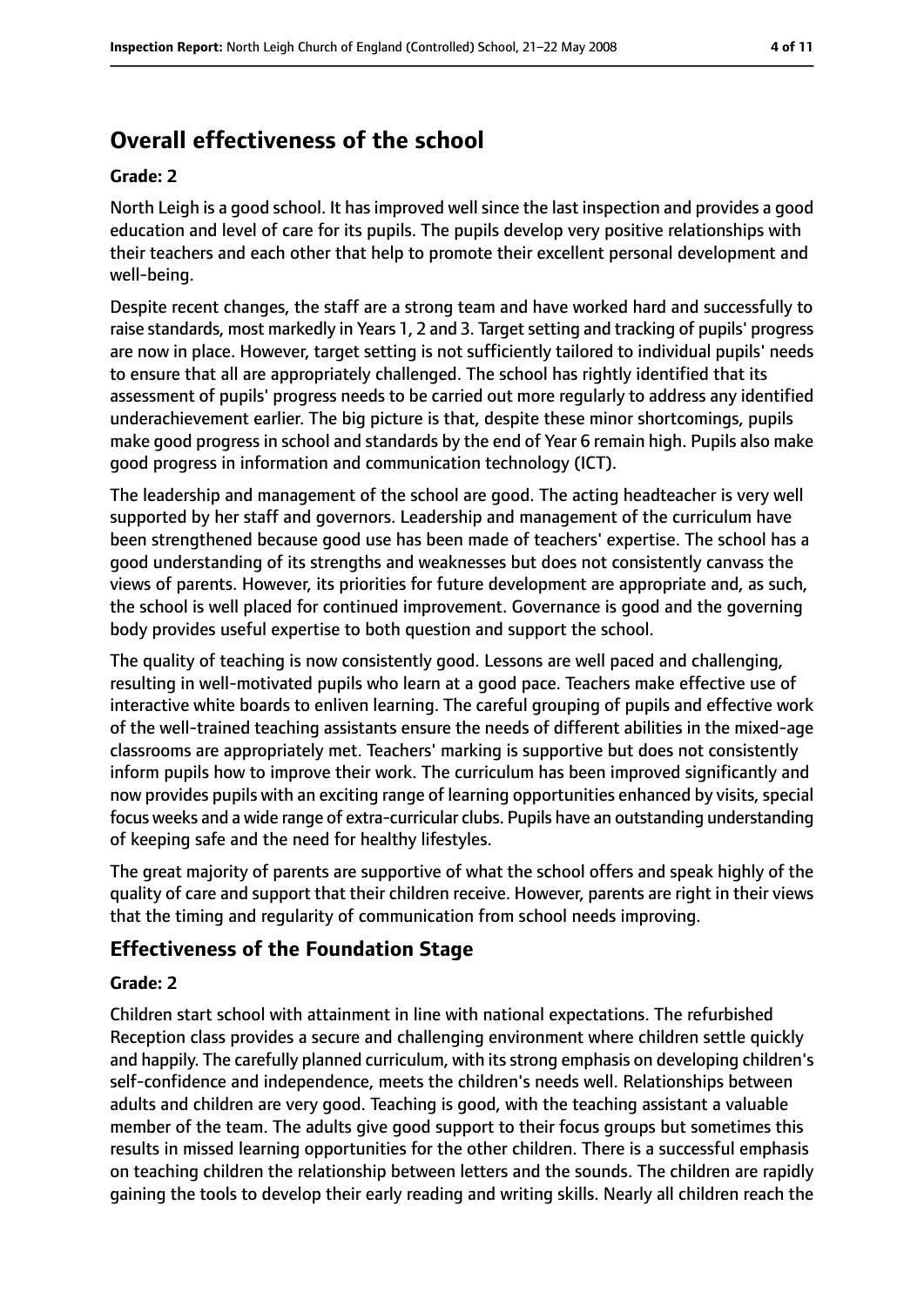expected standards by the time they leave the Reception class, with a significant minority exceeding them.

## **What the school should do to improve further**

- Set end of year English and mathematics targets for individual pupils and review their progress towards these every term.
- Ensure teachers' marking consistently informs pupils how to improve their work and move towards their targets.
- Ensure parents are informed and consulted on a more regular basis.

# **Achievement and standards**

#### **Grade: 2**

Pupils achieve well and standards remain high in the present Year 6 in English and mathematics and above average in Year 2 in reading, writing and mathematics. Pupils make good progress in lessons, working hard in lessons and producing a good amount of work to practise and embed their new skills. However, the presentation of their work is sometimes untidy and lacks evidence of a clear handwriting scheme running through the school. Focused work in science has had a positive impact on older pupils' attainment. The good use of a teaching assistant's expertise is enabling pupils to achieve well in ICT, with particularly good use of the internet and presentation programs to enrich their history and geography work. The progress of pupils with specific learning or physical needs is now good. It has improved because of better quality individual education plans for these pupils and the much improved targeting of resources.

# **Personal development and well-being**

#### **Grade: 1**

The school underestimates pupils' personal development and well-being, which has improved from very good to outstanding since the last inspection. Their spiritual, moral, social and cultural development is excellent, with pupils showing very mature respect for the views, values and beliefs of others. Pupils greatly enjoy school, are very polite and get on extremely well together. Their attendance is above average. Behaviour is very good enabling pupils to make the most of their learning opportunities in lessons. Pupils flourish in this environment where each individual is helped to play a full part within the school community. An active school council represents the pupils' views really well and gets things done. Pupils show great maturity in the way they carry out their roles of Eco Warriors and Playground Mediators. They make an outstanding contribution to local community activities and the school's links with the Comenius Project and a school in Uganda give the pupils an excellent understanding and appreciation of the wider world.

# **Quality of provision**

# **Teaching and learning**

### **Grade: 2**

The quality of teaching and learning are consistently good because of effective training and support. There are high levels of mutual respect between staff and pupils. The quality of questioning by teachers successfully develops pupils' speaking and listening skills and helps them learn from each other. Well-trained teaching assistants make strong contributions to learning, especially for those with learning difficulties and disabilities. Teachers' marking is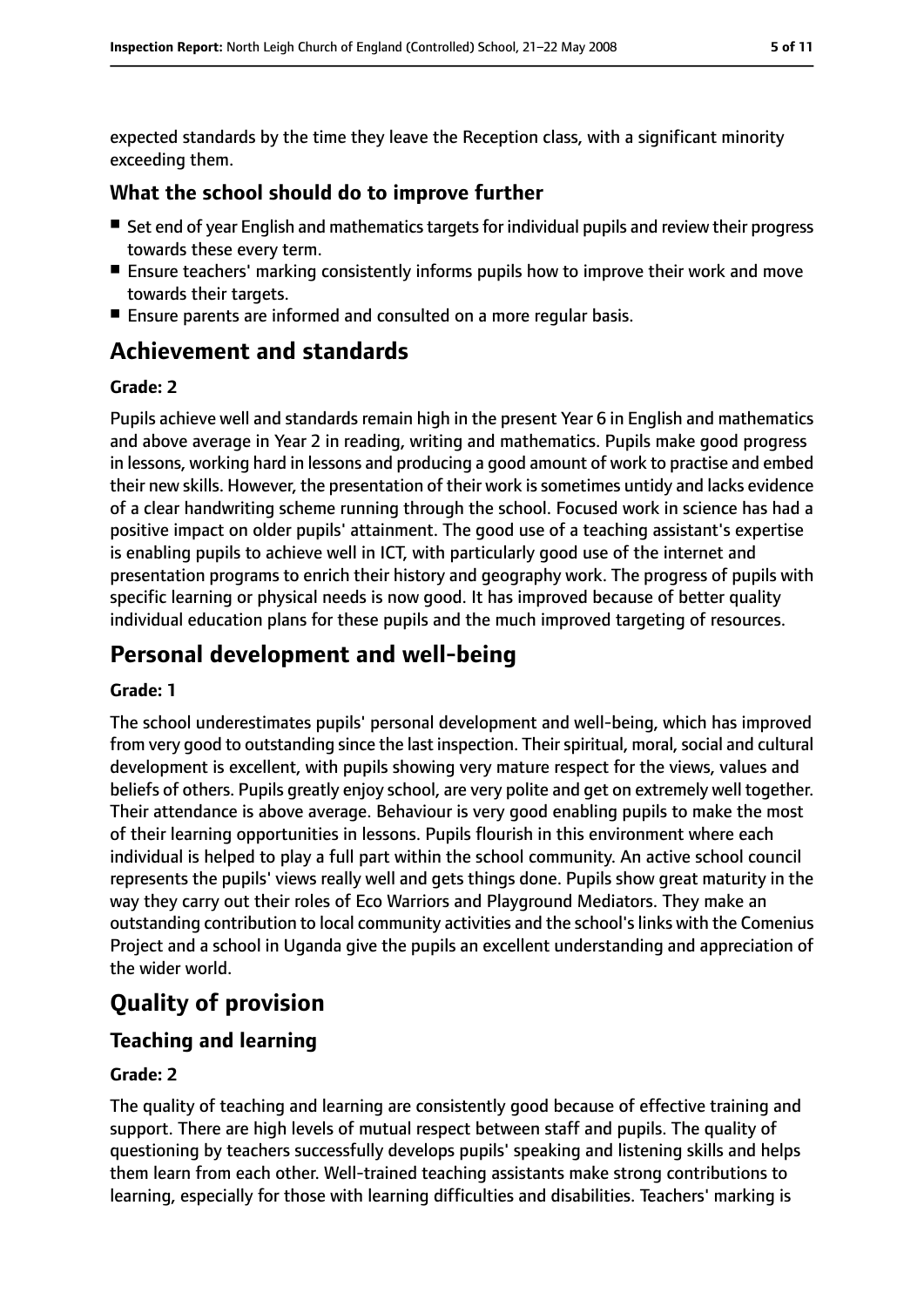positive and regularly carried out but does not inform pupils sufficiently about how to improve their work and move towards their personal targets. Interactive white boards and the internet are used effectively to maintain a good pace to lessons and enrich learning. This was clearly evident in a Year 4/ 5 lesson where pupils wrote a report using interviews from those caught up in the recent earthquake in China.

### **Curriculum and other activities**

#### **Grade: 2**

The curriculum is most effective in giving pupils key skills to develop their learning, with English, mathematics and ICT being noticeable strengths. Teachers use increasing links between subjects to enhance and enliven learning. Good opportunities are in place for the development of pupils' global understanding and economic awareness. Themed weeks, out of school clubs, visits and visitors all contribute significantly to the quality and enjoyment of pupils' learning. The personal, social and health education programme is strong and very successfully develops pupils' understanding of safe and healthy living. The curriculum for pupils with learning or physical difficulties has been significantly improved this year, further boosting the progress of these pupils.

### **Care, guidance and support**

#### **Grade: 2**

The school provides a secure learning environment. Pupils are safe and well supported and know how to look after themselves 'It's like a second family', reported one older pupil. They say that there is no bullying, only minor disagreements and these are quickly sorted out by the Playtime Mediators. There is a good personal, social, health education and citizenship programme, which includes lessons on drugs' awareness, sex education and relationships. Child protection procedures meet requirements. Governors and staff carry out regular risk assessments and there is good attention to health and safety requirements. Pupils are confident that adults will help them if they have a problem. Target setting is in place but assumes that all pupils will make the same progress in a year and is not sufficiently tailored to individual pupils' needs to ensure all are appropriately challenged. Knowledgeable teaching assistants provide good support for pupils with learning difficulties and disabilities.

# **Leadership and management**

#### **Grade: 2**

Recent improvements to standards and provision confirm the school's good leadership and management. The school knowsitself well and itsself-evaluation procedures accurately highlight pertinent priorities. The weakness of the evaluation is that the views of parents, although sought for the three-year development plan, are not sought to inform the annual plan. Performance management is rigorous and ensures staff development is accurately matched to individual needs and the school priorities. The coordination of the work for pupils with learning difficulties or disabilities has been much improved this year and good use is made of links with outside agencies and other schools to support this provision. The tracking of pupils' progress is in place but its frequency does not give the school enough time to ensure any extra support enables the individual pupil to catch up. The higher than average financial carry-forward into this year is earmarked for the further development of the Reception area and ongoing refurbishment of classrooms. Governance is good with the school making effective use of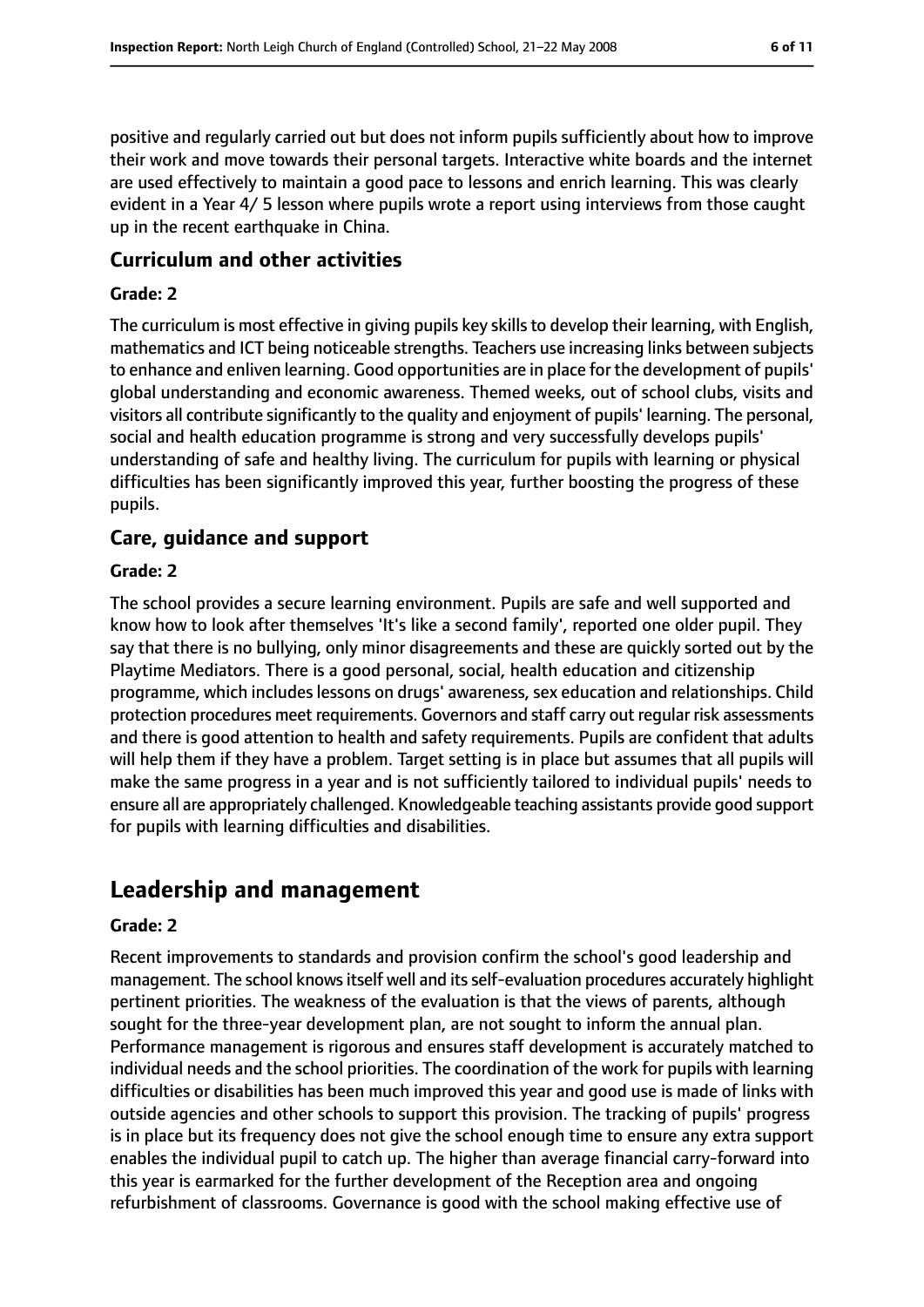governors' time and expertise. Fruits of their hard work are evident in the greatly-enhanced Reception class environment.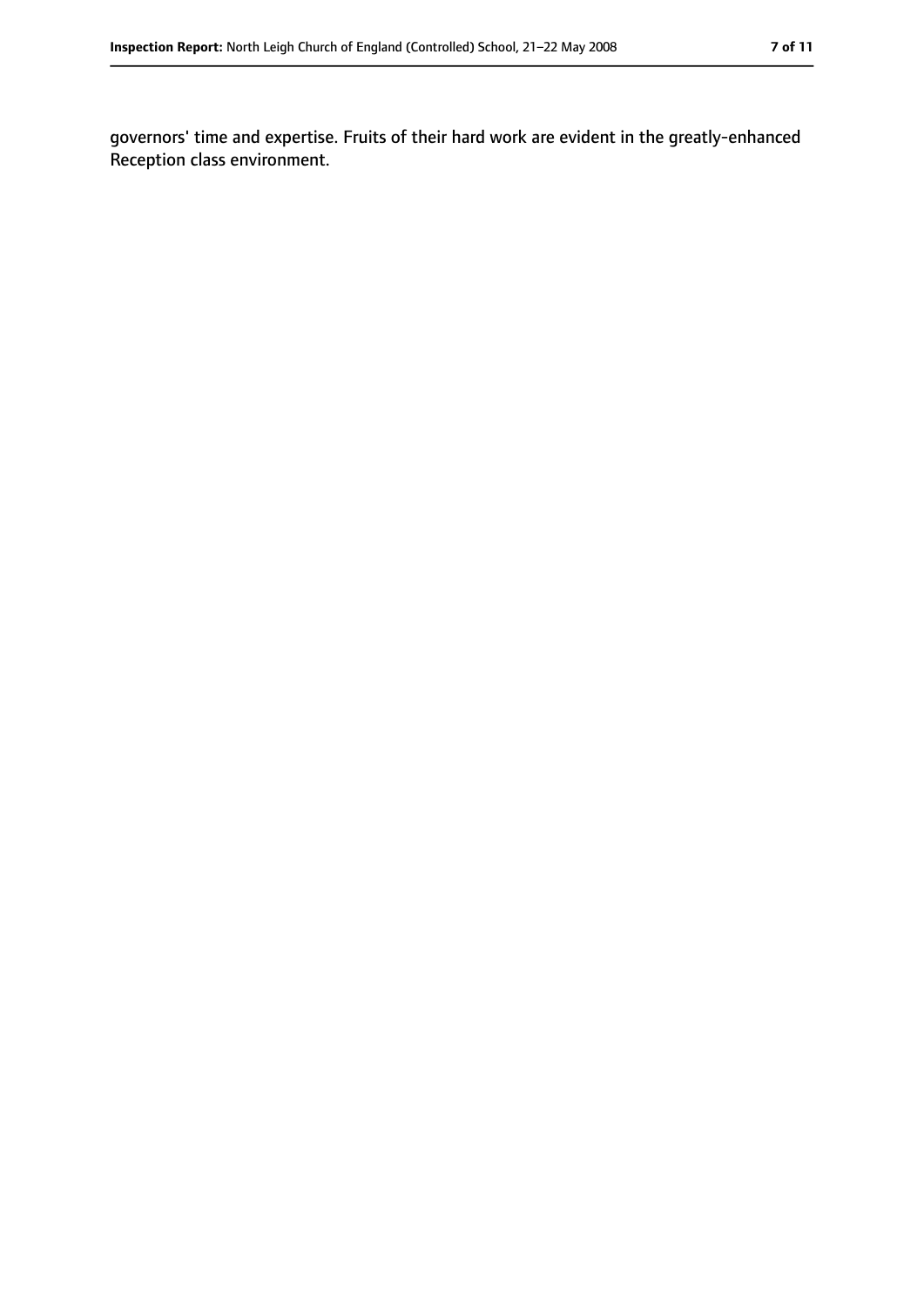**Any complaints about the inspection or the report should be made following the procedures set out in the guidance 'Complaints about school inspection', which is available from Ofsted's website: www.ofsted.gov.uk.**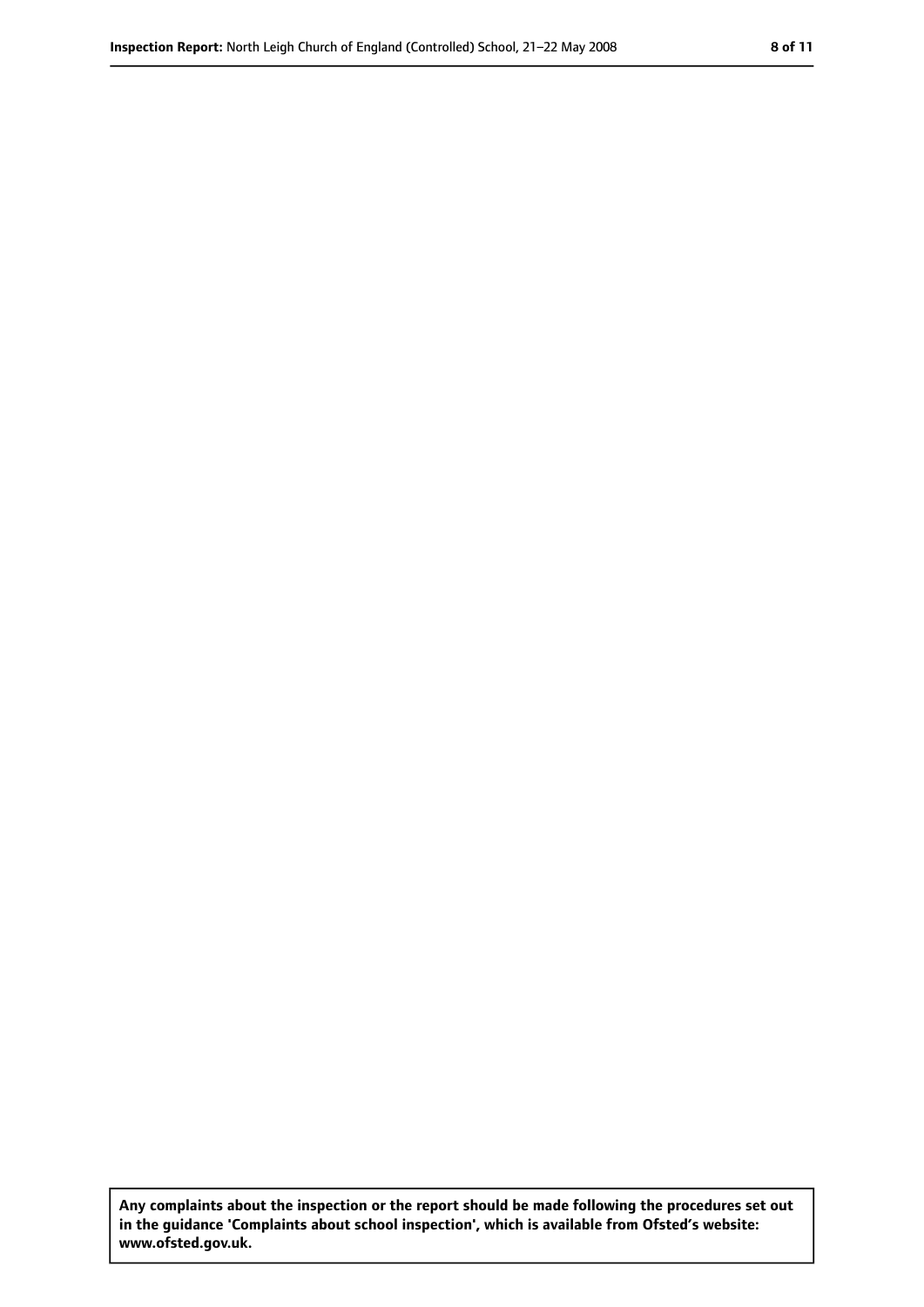# **Inspection judgements**

| $\degree$ Key to judgements: grade 1 is outstanding, grade 2 good, grade 3 satisfactory, and | School         |
|----------------------------------------------------------------------------------------------|----------------|
| arade 4 inadequate                                                                           | <b>Overall</b> |

# **Overall effectiveness**

| How effective, efficient and inclusive is the provision of education, integrated<br>care and any extended services in meeting the needs of learners? |     |
|------------------------------------------------------------------------------------------------------------------------------------------------------|-----|
| Effective steps have been taken to promote improvement since the last<br>inspection                                                                  | Yes |
| How well does the school work in partnership with others to promote learners'<br>well-being?                                                         |     |
| The effectiveness of the Foundation Stage                                                                                                            |     |
| The capacity to make any necessary improvements                                                                                                      |     |

### **Achievement and standards**

| How well do learners achieve?                                                                               |  |
|-------------------------------------------------------------------------------------------------------------|--|
| The standards <sup>1</sup> reached by learners                                                              |  |
| How well learners make progress, taking account of any significant variations between<br>groups of learners |  |
| How well learners with learning difficulties and disabilities make progress                                 |  |

# **Personal development and well-being**

| How good is the overall personal development and well-being of the<br>learners?                                  |  |
|------------------------------------------------------------------------------------------------------------------|--|
| The extent of learners' spiritual, moral, social and cultural development                                        |  |
| The extent to which learners adopt healthy lifestyles                                                            |  |
| The extent to which learners adopt safe practices                                                                |  |
| How well learners enjoy their education                                                                          |  |
| The attendance of learners                                                                                       |  |
| The behaviour of learners                                                                                        |  |
| The extent to which learners make a positive contribution to the community                                       |  |
| How well learners develop workplace and other skills that will contribute to<br>their future economic well-being |  |

## **The quality of provision**

| How effective are teaching and learning in meeting the full range of the<br>learners' needs?          |  |
|-------------------------------------------------------------------------------------------------------|--|
| How well do the curriculum and other activities meet the range of needs<br>and interests of learners? |  |
| How well are learners cared for, guided and supported?                                                |  |

#### **Annex A**

 $^1$  Grade 1 - Exceptionally and consistently high; Grade 2 - Generally above average with none significantly below average; Grade 3 - Broadly average to below average; Grade 4 - Exceptionally low.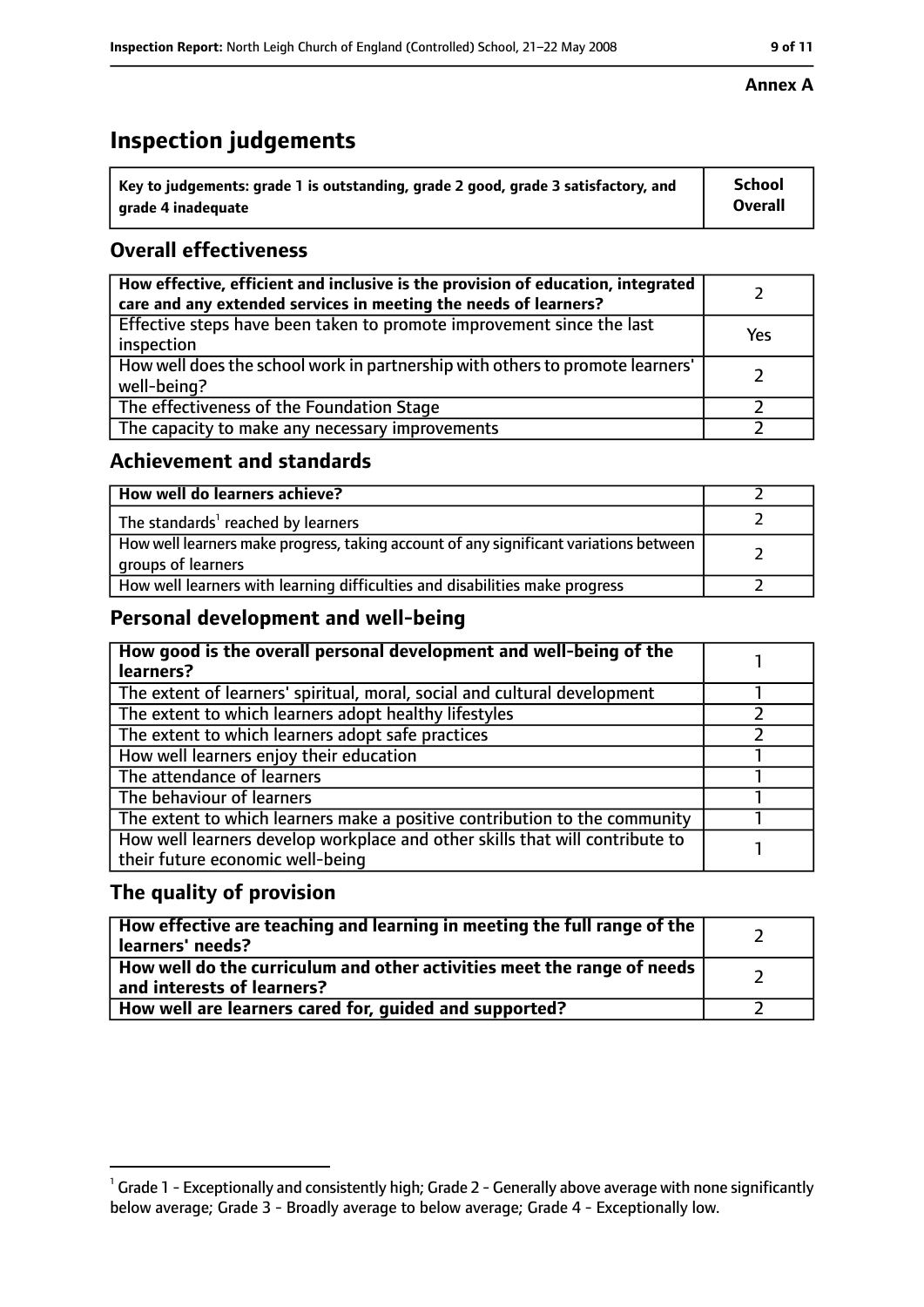#### **Annex A**

# **Leadership and management**

| How effective are leadership and management in raising achievement<br>and supporting all learners?                                              |     |
|-------------------------------------------------------------------------------------------------------------------------------------------------|-----|
| How effectively leaders and managers at all levels set clear direction leading<br>to improvement and promote high quality of care and education |     |
| How effectively leaders and managers use challenging targets to raise standards                                                                 | 3   |
| The effectiveness of the school's self-evaluation                                                                                               |     |
| How well equality of opportunity is promoted and discrimination tackled so<br>that all learners achieve as well as they can                     |     |
| How effectively and efficiently resources, including staff, are deployed to<br>achieve value for money                                          | フ   |
| The extent to which governors and other supervisory boards discharge their<br>responsibilities                                                  |     |
| Do procedures for safequarding learners meet current government<br>requirements?                                                                | Yes |
| Does this school require special measures?                                                                                                      | No  |
| Does this school require a notice to improve?                                                                                                   | No  |